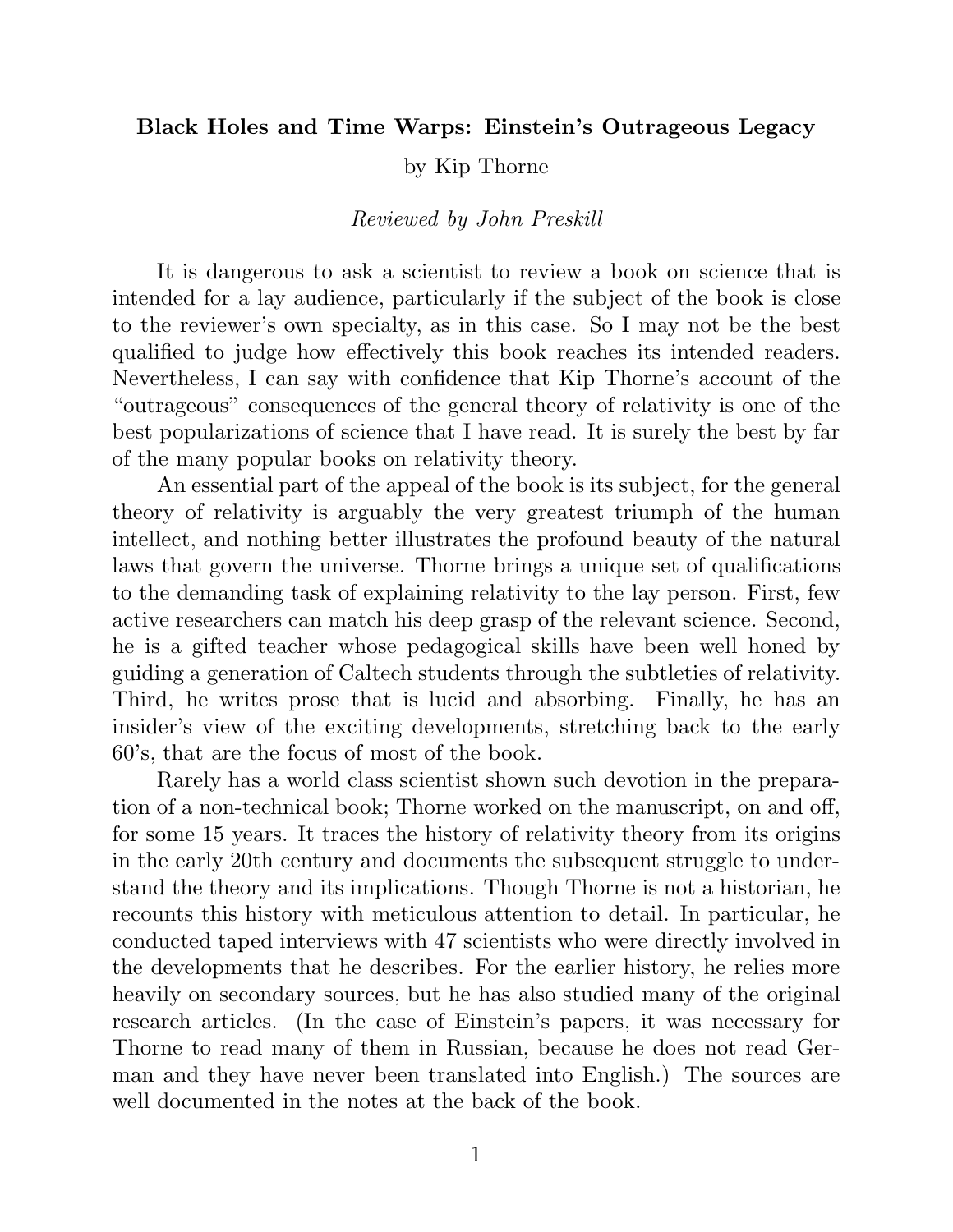The book is non-technical in the sense that it contains no equations (aside from a few in the notes). This is not to say that it is easy reading. A reader unfamiliar with the material will need to work hard to fully absorb the nearly 600 pages. But that dedicated reader will be amply rewarded. This book contains the real stuff; Thorne has resisted to a remarkable extent the temptation to water down the scientific content for the sake of ease of presentation. The reader who takes the trouble to master this book will have achieved a grasp of many subtle and elusive concepts. Sadly, the same cannot be said of most science writing, and certainly cannot be said of most popular accounts of relativity theory. Considering Thorne's high standard of scientific accuracy, the book is amazingly readable.

There is much more here than a remarkably lucid description of the science. A very important part of what makes the book enjoyable are the portrayals of many fascinating personalities. Perhaps the three most interesting are John Wheeler, the American theoretical physicist who was Thorne's mentor and who coined the term "black hole" in 1967, Stephen Hawking, the British theorist whose brilliant contributions to the theory of black holes in the early 70's are vividly related here, and Yakov Borisovich Zel'dovich, the Soviet astrophysicist. I especially enjoyed the account of the career of Zel'dovich, who was a key figure in the design of the Soviet hydrogen bomb, and then funneled his enormous energy and intellect into astrophysics beginning in the late 50's. By 1964, he had built the strongest theoretical astrophysics team in the world. Thorne's many contacts with Zel'dovich and other Soviet physicists have enabled him to offer intriguing insights into the contrast between the Soviet and American style of doing science.

While captivating figures such as Zel'dovich add spice to the book, the real main character is the truly outrageous black hole, the central topic of 8 of the 14 chapters (and also of a long prologue). One of the most outrageous features of a black hole is that no other macroscopic object has so simple a structure; a black hole is composed of nothing but pure warped spacetime. And a black hole surrounded by empty space is an essentially unique object; once its mass and rate of rotation are known, its structure is completely determined. (In John Wheeler's apt phrase, "A black hole has no hair.") Equally outrageous is the black hole's appetite for destruction: astronauts that foolishly enter a black hole can never escape; rather they will be inextricably drawn to a "singularity" where their bodies will be torn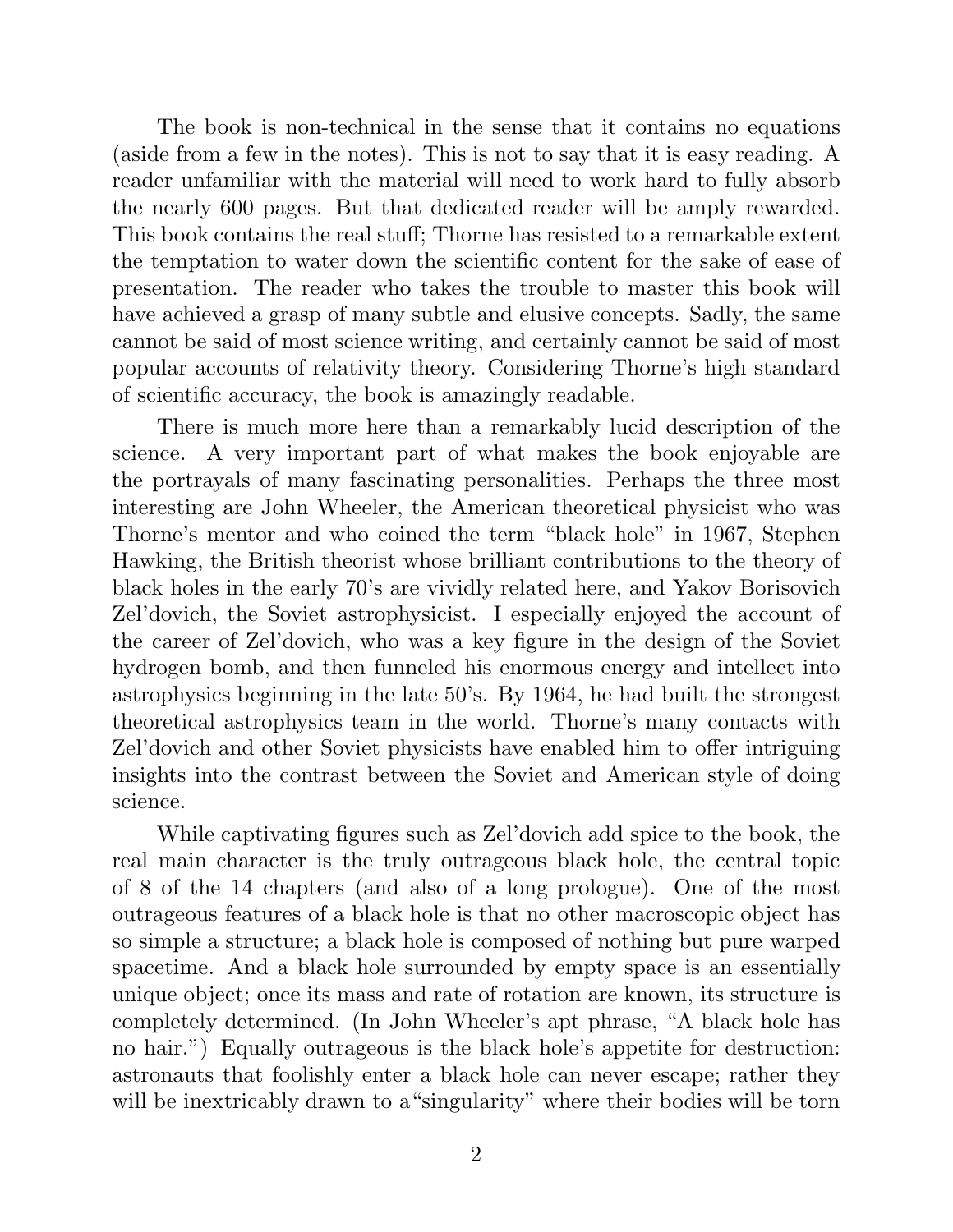apart by enormous gravitational forces.

Thorne chronicles the evolution of the concept of the black hole, from abstract mathematical idealization to concrete physical object. The astronomer Karl Schwarzschild first discovered what we now call a black hole as a mathematical solution to Einstein's gravitational field equation (while he was serving in the German army on the Russian front during World War I). But for decades, most physicists stubbornly resisted the preposterous implications of Schwarzschild's solution. This included Einstein himself, who wrote a regrettable (and quite incorrect) paper in 1939 arguing that black holes cannot exist. Not until the 1960's did the black hole concept firmly take hold in the community of physicists and astronomers. Thorne nostalgically recounts how the "golden age" of black hole research opened up around 1964 as the first hints emerged that black holes have no hair. The golden age lasted some ten years. During this period came, among other things, the discoveries that black holes can spin and vibrate, and that they can exchange energy with the matter that surrounds them. (Many of Thorne's own students made fundamental contributions during this period.) These insights ushered in a new discipline, "relativistic astrophysics," and led to the (presumed) detection of black holes by astronomers and experimental physicists as X-ray emitting binary star systems, and as quasars emitting extraordinarily powerful radio signals.

Of particular interest to the Caltech community is the chapter of the book concerning gravitational wave detection and the LIGO project. Gravitational waves are ripples in the geometry of spacetime that are expected to be copiously created in rare cataclysmic astronomical events, such as a collision of two black holes. These waves are exceedingly difficult to detect because the events that produce strong signals typically occur only at great distances from us. LIGO (for Laser Interferometer Gravitational-Wave Observatory) is an ambitious effort by a joint Caltech/MIT team to construct a facility that, it is hoped, will directly detect gravitational waves for the very first time. The apparatus must be extraordinarily sensitive, and although construction of LIGO has now begun, the success of the enterprise is still far from assured.

It was Thorne himself who proposed in 1976 that Caltech initiate a program aimed at detection of gravitational waves, and he recalls here his own struggle at that time to evaluate the risk and potential payoff of such a program. He also recounts the sometimes painful evolution of the project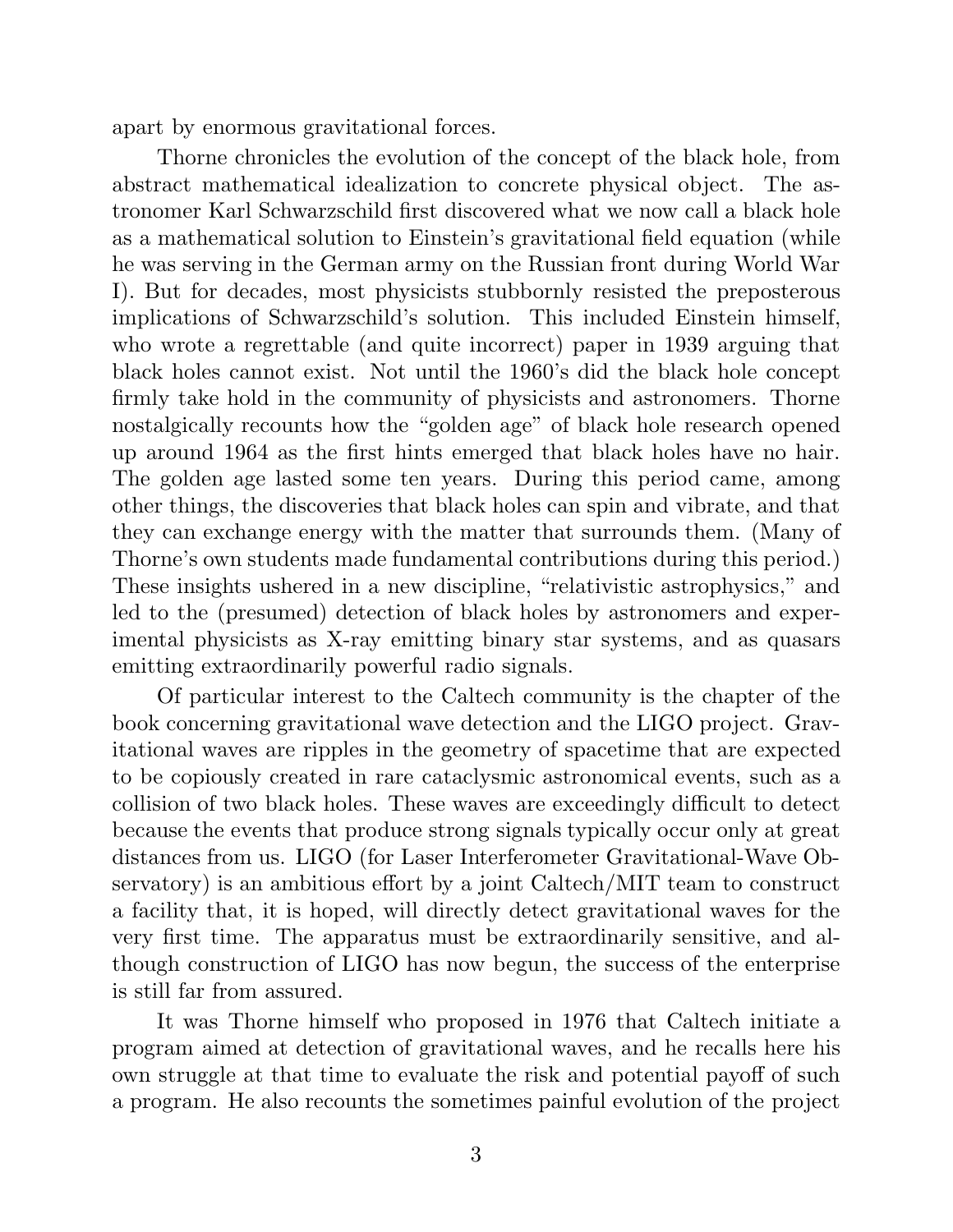from the freewheeling style of its early days to the much more regimented style that became necessary as it neared the construction stage. Thorne is at his best contemplating the scientific potential of LIGO; his passion for the prospect of viewing the universe in an entirely new way shines through in this chapter.

The most outrageous implications of general relativity are the subject of the final chapter of the book, which is called "Wormholes and Time Machines." The topic here is more speculative than in the earlier chapters, and is described more from Thorne's own personal perspective. I suspect that some readers will also find it to be the most interesting chapter, as it offers a glimpse of the cutting edge of current research on an intrinsically fascinating topic.

Thorne recalls how Carl Sagan prevailed upon him to invent a system of interstellar transport for the novel Contact. Thorne suggested wormholes. A wormhole is a "short circuit" in space that connects distantly separated points, and enables someone who travels through it to reach a remote location virtually instantaneously. Sagan's request inspired Thorne and his students to investigate whether an "arbitrarily advanced civilization" could in principle create such wormholes. (This remains an open question.) Thinking about wormholes eventually led Thorne to the startling insight that a wormhole can be turned into a time machine by moving one end of a wormhole in an appropriate way. This subtle trick is explained here in detail and with exceptional clarity. There follows a sober and careful discussion of the implications. Thorne concludes that whether time machines can exist is really a question about the (still poorly understood) laws that govern quantum gravity. He reports that his own gut feeling is that the laws of physics forbid time machines–but we still don't know for sure.

During the 30 or so years of Kip Thorne's scientific career, the study of gravitational physics has been radically transformed. In the early 60's, general relativity was widely perceived (with some justification) as a beautiful but highly abstract and complicated theory that made very little contact with the real world. Since then, advances in technology and in theoretical understanding have changed that perception forever. Today, observational astronomers and experimental physicists routinely seek and find evidence for black holes in binary star systems and at the center of galaxies. To a great extent, this book is the story of how this transformation took place, as seen by a central participant. Above all, it is a story of human reason